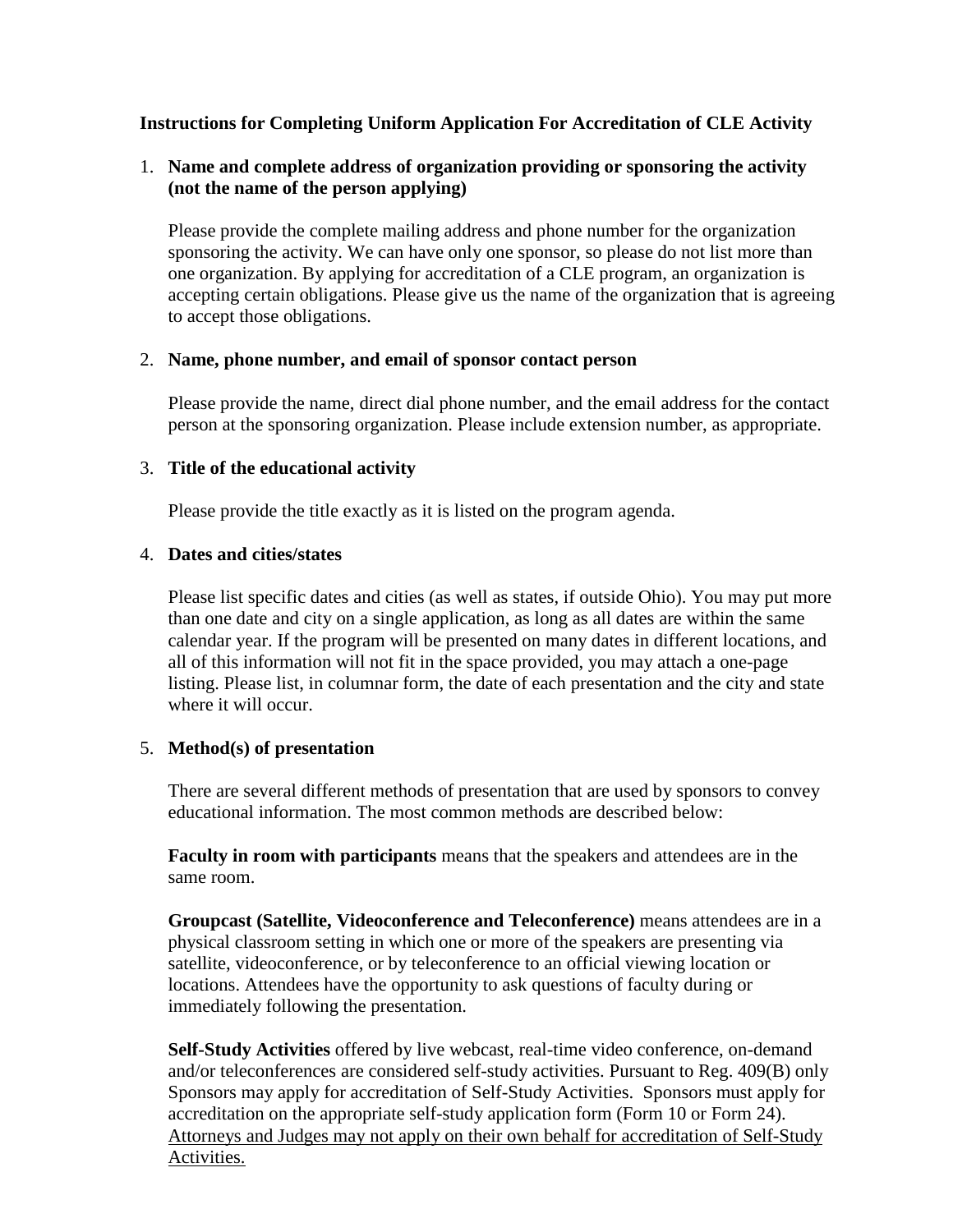**Prerecorded Presentation** In order for a video or audio replay to be eligible for CLE accreditation, a qualified speaker must be present to answer questions posed by attendees. A "qualified speaker" is defined as a lawyer with experience in the area being discussed on the recorded materials. In addition, this individual must have previewed the recording prior to the day of the replay or be one of the original speakers.

Please provide the name and Ohio Attorney Registration number of the attorney acting in the capacity of the Qualified Speaker and attach a copy of the attorney's biography. (If the attorney is not from Ohio, a Registration Number is not required.)

# 6. **Advertised to: Lawyers/Others**

Who is the intended audience? To which groups or professions did the sponsor advertise the seminar?

CCLE Regulation 406(A) states that: "The CLE Activity shall have significant intellectual or practical content, the primary objective of which is to improve the participant's professional competence as an Attorney or Judge."

If the program being applied for is not **primarily** for attorneys, then please also submit the "Supplementary Application-Interdisciplinary." This form is available on the Court's website. Form 13 should be used by sponsors and Form 14 should be used by individual attorneys.

### 7. **List any admission restrictions**

Please list any admission restrictions. Is this program being limited to a certain audience? Do the attendees need to belong to a certain group-i.e., prosecutors or defense counsel?

# 8. **"Special Program" or "In-house activity" requirements (see CCLE Regulation 407)**

This question helps you to identify if your program should be considered as a Special Program (sometimes called in-house). If attendance at a program is limited to persons associated with one organization and/or if all the speakers at the program are associated with one organization, then the program may be considered to be a Special Program under Gov. Bar R. X.

CCLE Regulation 407 describes the additional requirements for accreditation of this type of program. You must use Form 8 (available on our web site) to apply for credit for a Special Program.

### 9. **Method of evaluation**

CCLE Regulation 406(G) requires that Sponsors implement ways to evaluate its course offerings. This question asks you to indicate if an evaluation is provided to attendees to evaluate this particular program.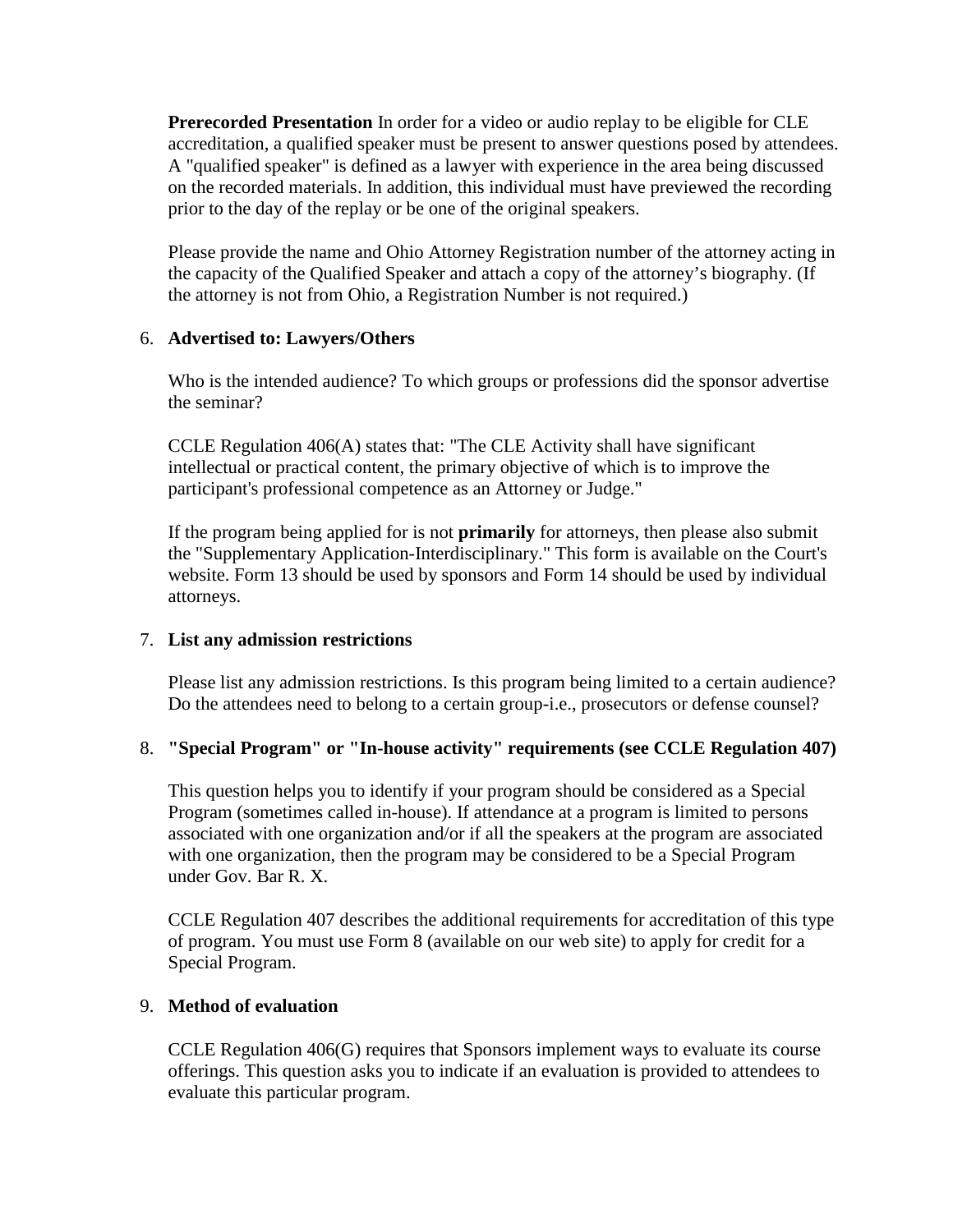### 10. **Description of materials to be distributed**

CCLE Regulation 406(D) requires that attendees be provided with course materials of such quality and quantity to indicate that adequate time has been devoted to their preparation and that they will be of value to participants. This question asks you to describe the number of pages and when the materials are provided to the attendees.

#### **Required Attachments to this application**

We must receive a copy of each required attachment in order to review the program for accreditation. Applications submitted without required attachments will be returned to the sender. Following is a description of what is meant by each attachment:

**Time Schedule** - We need a detailed time schedule showing what time the program as a whole begins and ends, what time registration begins and ends, and what time each topic begins and ends. Please include the topic name with a short description and who the speaker is. Keynote speeches and breaks must be identified.

**Brochure, course outline, or course description** - Please send a concise description of the subjects being discussed at your program. We must be able to easily determine that the program is directly related to the practice of law and that it has been designed to maintain and improve the quality of legal services. Please be sure that the information you are sending us clearly demonstrates this.

**Table of contents of handouts (or equivalent)** - If your program materials have a table of contents, please include it. A table of contents is not absolutely required, if your course outline includes enough information to enable us to determine that your program is directly related to the practice of law and that it has been designed to maintain and improve the quality of legal services.

**Faculty names and credentials** – Please provide the name and a brief description of the faculty members' credentials. You do not need to submit a resume for each speaker.

**Complete set of materials - DO NOT SEND unless requested to do so.** Please send only those documents listed above. If we decide that we need to review the full set of materials, we will contact you.

#### 11. **Total hours of instruction you are requesting**

Please tell us the number of hours of CLE credit you are requesting. Please break down the total number of hours by using the provided spaces, indicating number of hours for general instruction and professional conduct instruction.

Please keep in mind that non-substantive time is not eligible for CLE credit. This includes such things as registration, program evaluation, breaks, business meetings, and opening or closing remarks.